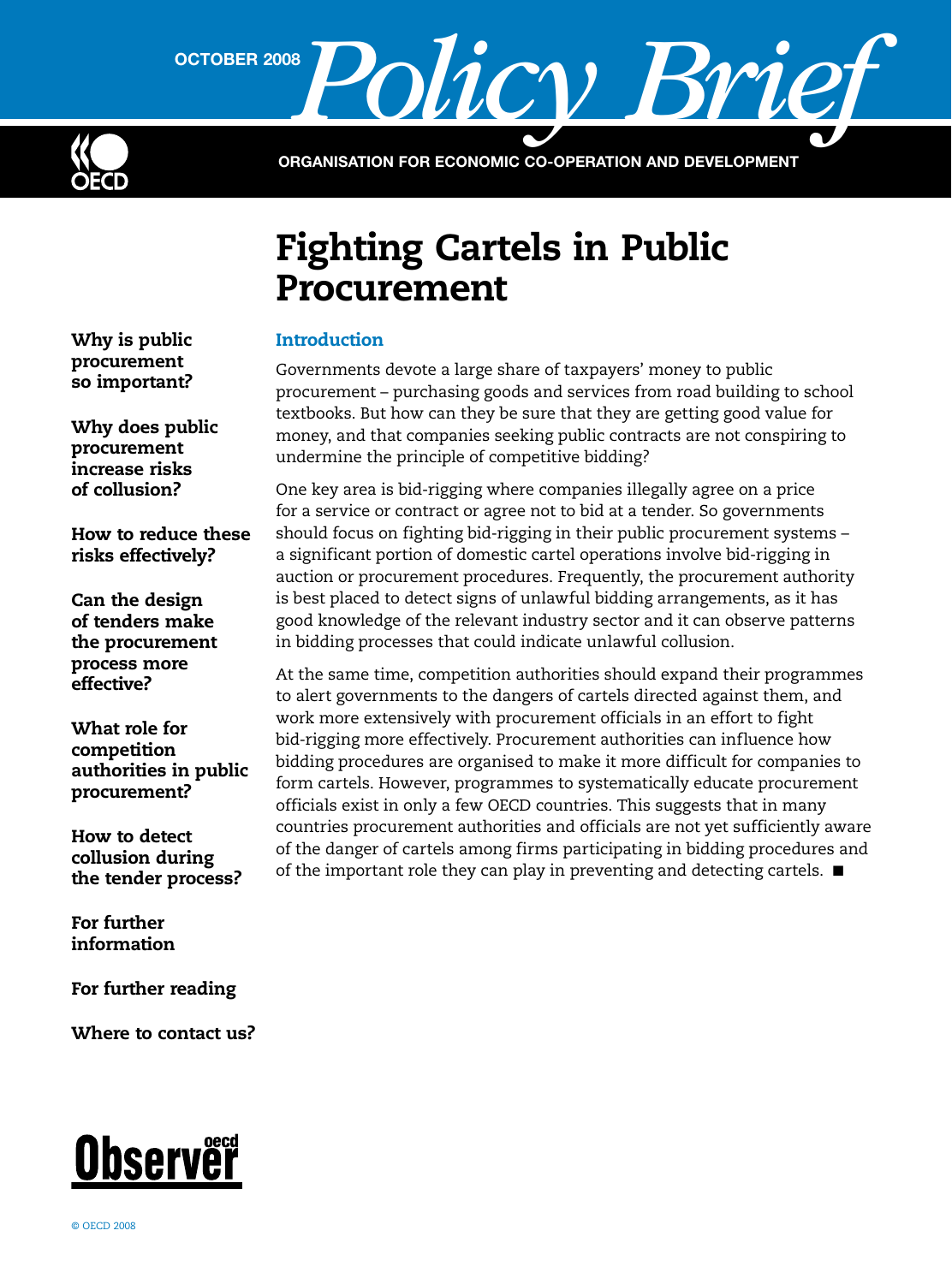## Why is public procurement so important?

<span id="page-1-0"></span> *Policy Brief*

Public procurement is the purchase of goods or services by the public sector and it generally accounts for a large share of public expenditure in a domestic economy. Public procurement is a key economic activity of governments, accounting for an estimated 15% of gross domestic product (GDP) worldwide on average. The figure is even higher in some OECD countries where public procurement expenditure is estimated at approximately 20% of GDP. Through its public procurement policy, the public sector can affect the structure of the market and the incentives of firms to compete more or less fiercely in the long run. Procurement policy therefore may be used to shape the longer-term effects on competition in an industry sector.

The primary objective of an effective procurement policy is to promote efficiency – in other words, to ensure that the supplier offering the lowest price or, more generally, the best "value for money" is awarded the contract. Effective public procurement avoids mismanagement and waste of public funds. It is therefore important that the procurement process is not affected by practices such as collusion, bid-rigging, fraud and corruption. Anticompetitive conduct affecting the outcome of the procurement process is a particularly pernicious violation of competition law. Through bid-rigging practices, the price paid by public administration for goods or services is artificially raised, forcing the public sector to pay above market rates. These practices have a direct and immediate impact on public expenditure and therefore on taxpayers' resources.  $\blacksquare$ 

## Why does public procurement increase risks of collusion?

Collusion to fix prices can of course emerge in ordinary markets as well as in public procurement bids. But the formal rules governing public procurement can make communication among rival companies easier, promoting collusion among bidders. While collusion can emerge in both procurement and ordinary markets, procurement regulations may facilitate collusive arrangements.

The competition concerns arising from public procurement are largely the same concerns that can arise in an ordinary market context: collusive agreements between bidders during the auction process or across various auctions. But the government has limited strategic options in dealing with the threat of collusion compared with a private purchaser. Whereas a private purchaser can choose his purchasing strategy flexibly, the public sector is subject to transparency requirements and generally is constrained by legislation and detailed administrative regulations and procedures on public procurement. These rules are set to avoid any abuse of discretion by the public sector. However, full transparency of the procurement process and its outcome can promote collusion. Disclosing information such as the identity of the bidders and the terms and conditions of each bid allows competitors to detect deviations from a collusive agreement, punish those firms and better co-ordinate future tenders.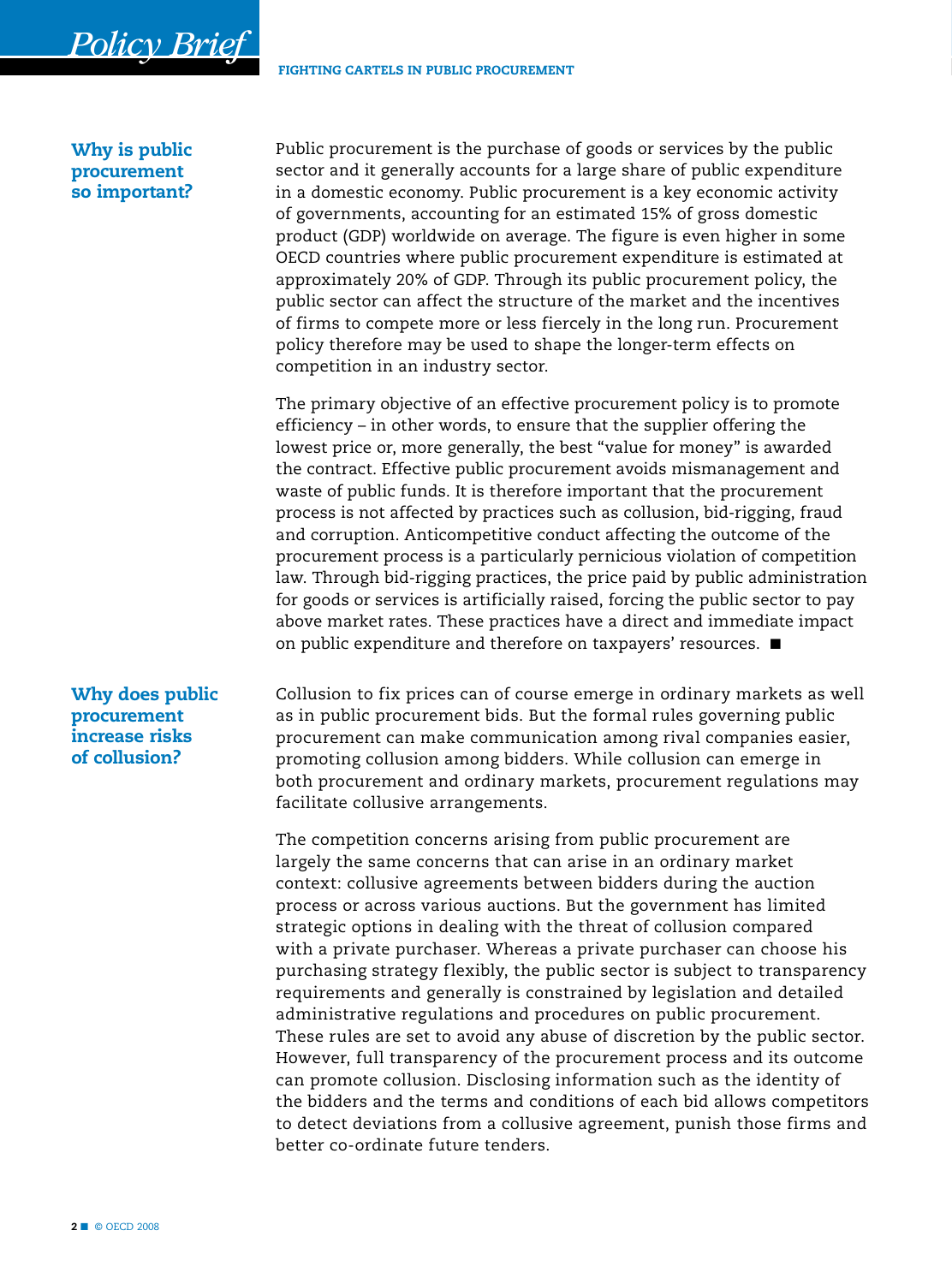<span id="page-2-0"></span> *Policy Brief*

The lack of flexibility which may result from strict regulation of the procurement process limits the opportunities for the public purchaser to react strategically when confronted with unlawful co-operation among potential bidders seeking to increase profits. It is therefore important that the legislative and regulatory framework for public procurement be designed to allow sufficient flexibility on the purchasing side. Introducing new and different procurement procedures such as reverse auctions or direct negotiations, or allowing the procurement entity to adapt the standard procurement procedures according to the market situation with which it is confronted, may achieve positive results.  $\blacksquare$ 

The risks of collusion in public procurement can be reduced by careful consideration of the various features of the auction process and their impact on the likelihood of collusion. Designing auction and 8 procurement tenders with the need to prevent collusion in mind may significantly contribute to the fight against anticompetitive behaviour, as it allows the creation of an environment where the bidders' ability and incentives to reach collusive arrangements are significantly reduced, if not eliminated. How to reduce these risks effectively?

> There are numerous different forms of tenders that might be adopted in the procurement context, but not all bidding models are equal from the point of view of competition. Where there are enough firms in the procurement market to sustain reasonable competition, efficient procurement outcomes may be achieved through a simple auction or tender process (either sealed or open bid). When there are not enough firms to sustain competition, more sophisticated arrangements may be necessary to achieve an efficient outcome. The choice of the most suitable bidding model given the circumstances of the procurement is therefore the starting point of any attempt to prevent collusion in public procurement.

Open tenders, for example, are more susceptible to collusion than sealed-bid tenders. Open tenders allow members of a cartel to communicate during the course of the tender and therefore make it easier for them to reach a collusive understanding at the auction (this is known as "in-auction collusion"). In a sealed-bid tender, where each bidder simultaneously makes a single "best and final" offer, collusion is much harder, not least because it requires communication in advance that is not needed at an open tender. From the perspective of encouraging more companies to come forward to bid for contracts, sealed-bid tenders have the merit of making the selection much more uncertain than in an open tender. Sealed-bid tenders encourage participation of "weaker" or smaller participants since they have a chance of winning if the highest-value bidder is seeking a bargain and does not bid the maximum amount it would have in an open tender.  $\blacksquare$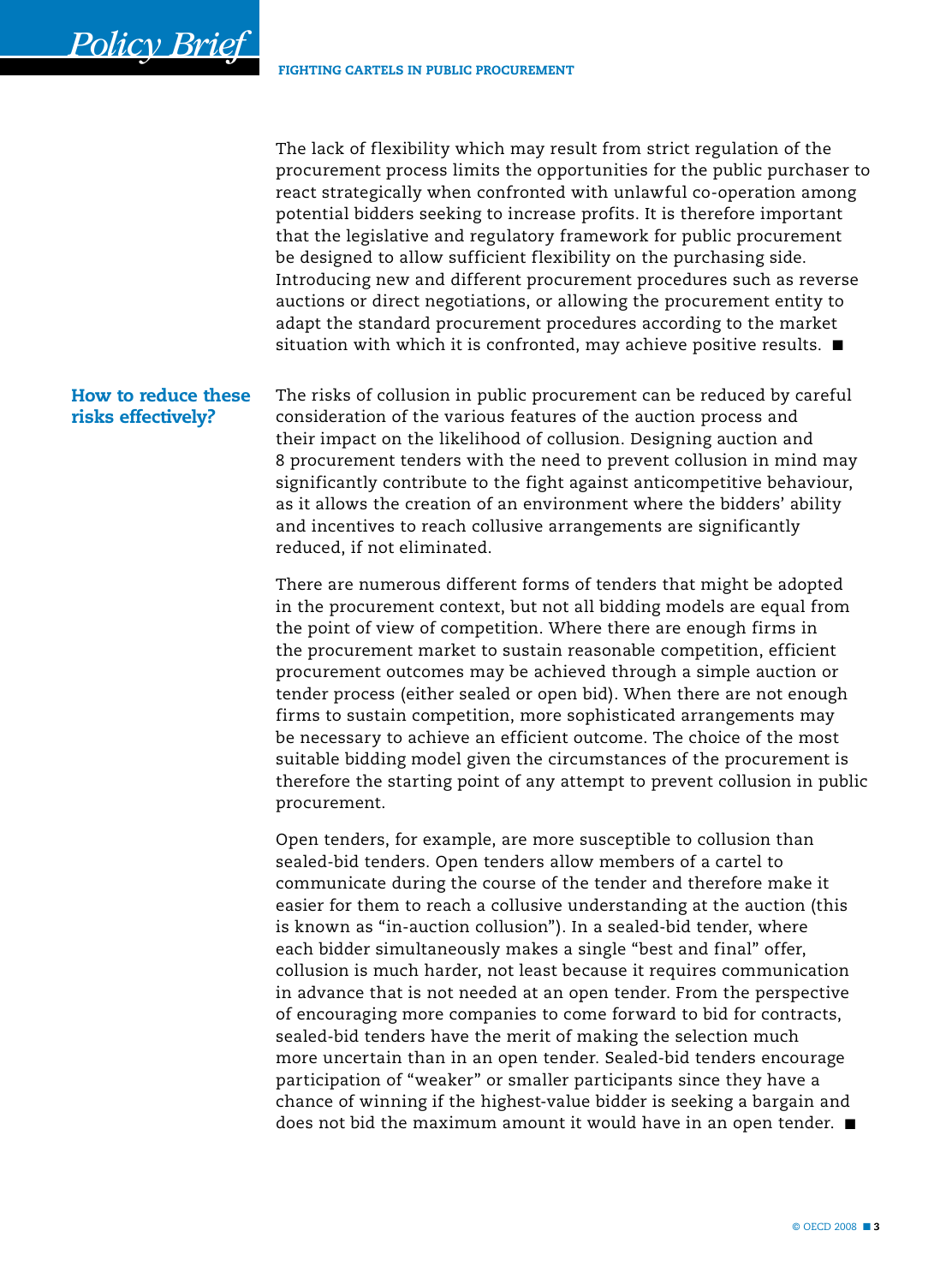Can the design of tenders make the procurement process more effective?

<span id="page-3-0"></span> *Policy Brief*

The efficiency of the procurement process not only depends upon the bidding model adopted but also on how the tender process is designed and carried out. The design of the precise features of the competitive bidding process can also have a strong influence on the efficiency of the outcome.

While auction design is not "one size fits all", the risk of collusion can be reduced when the procurement agency ensures that the procurement activity is designed and carried out to achieve three main objectives: 1) reducing barriers to entry and increasing bidders' participation; 2) reducing procurement-process transparency and the flows of competitively sensitive information; and 3) reducing the frequency of procurement opportunities.

Increasing the opportunity for potential bidders to participate in a tender can make the bidding process more efficient and reduce the likelihood of collusion. One reason is that if only a small number of bidders are able to take part in a tender, it is easier and cheaper to organize a sustainable cartel. In procurement markets, barriers to entry can be lowered by ensuring that criteria for taking part in a tender are not unnecessarily restrictive and by reducing the costs of preparing a bid, for example by using electronic bidding systems.

Collusion can be established and sustained if firms have complete information on the main variables of competition. A high degree of transparency over the procurement process may in fact facilitate collusion by making it easier for members of a cartel to detect and punish deviations from a cartel agreement. Bid-rigging can be more difficult if the bidders are not easily identifiable, so procurement officials should consider keeping the identities of the bidders confidential, perhaps referring only to bidder numbers or allowing bids to be telephoned, mailed or e-mailed in, rather than requiring bidders to present themselves in person to register their bids at a designated time and place where they can all see who else is there.

Sustainable collusion is only possible if the same firms regularly meet and interact in the market place. Only in this case are firms capable of adapting their respective strategies by acting and reacting to competitors' strategies. Collusion is therefore easier if bidders meet each other repeatedly in a number of procurement opportunities. Reducing the number of such opportunities therefore may facilitate competition. This might be achieved, for example, by holding fewer and larger tenders. If the distance in time between one tender and the next is sufficiently long, the individual firms have less reason to fear retaliation in the future for undercutting the cartel price today. By the same token, holding tenders at short and regular time intervals may favour collusion.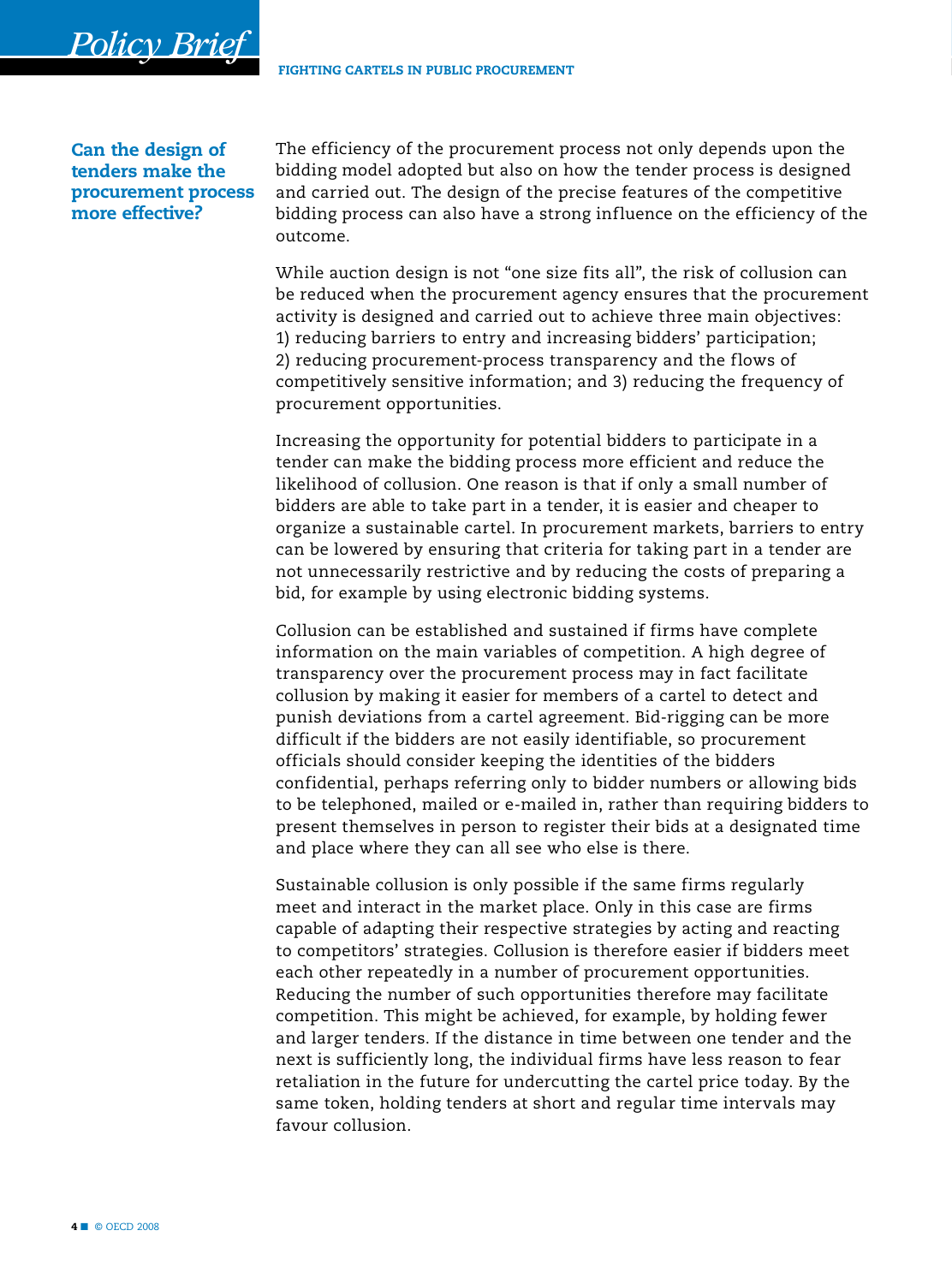When designing public tenders, procurement officials should consider limiting joint bids and sub-contracting while at the same time imposing a reserve price. Depending on the facts of each procurement activity, these considerations may promote efficient procurement outcomes.

Some jurisdictions allow joint bidding by firms in the same market only if bidding is costly or if a minimum size of business is necessary to carry out the contract. In these circumstances, joint bidding is a way to enable smaller firms to participate in larger tenders, from which they would otherwise be excluded. However, a bidding consortium should not be permitted if each firm in the consortium has the economic, financial and technical capabilities to fulfil the contract on its own.

If possible, bids should be free of sub-contracting. Allowing the winning bidder to enter into subcontracting arrangements has a potentially important effect on the likelihood of bid-rigging. In particular, the mechanisms of the cartel may be such that bidders who agree to bid higher than the designated winner's price or not to participate at all might be compensated by being awarded a subcontract by the winning bidder.

Imposing an aggressive but credible reserve price – the maximum price above which the procurement tender is not awarded – may reduce collusion as it reduces the illegal gains. In addition, reserve prices can reduce the number of rounds in an open auction, thereby reducing the opportunity for signalling among cartel conspirators.

The use of independent bid certificates in the procurement process may also be effective.  $\blacksquare$ 

Reducing collusion in public procurement requires strict enforcement of competition laws and the education of public procurement agencies at all levels of government to help them design efficient procurement processes and detect collusion.

Collusion in public procurement may be reduced through strict, effective competition law enforcement. Many jurisdictions have specific prohibitions in their competition laws forbidding bid-rigging or considering bid-rigging as a *per se* violation of the competition rules. Other countries simply base their enforcement practice against bid-rigging on the general antitrust laws against anti-competitive agreements.

Many competition authorities are also involved in advocacy efforts to increase awareness of the risks of bid-rigging in procurement tenders. There are many examples of educational programs to this end. Some authorities have regular bid-rigging educational programs for procurement agencies; others organise *ad hoc* seminars and training

## What role for competition authorities in public procurement?

<span id="page-4-0"></span> *Policy Brief*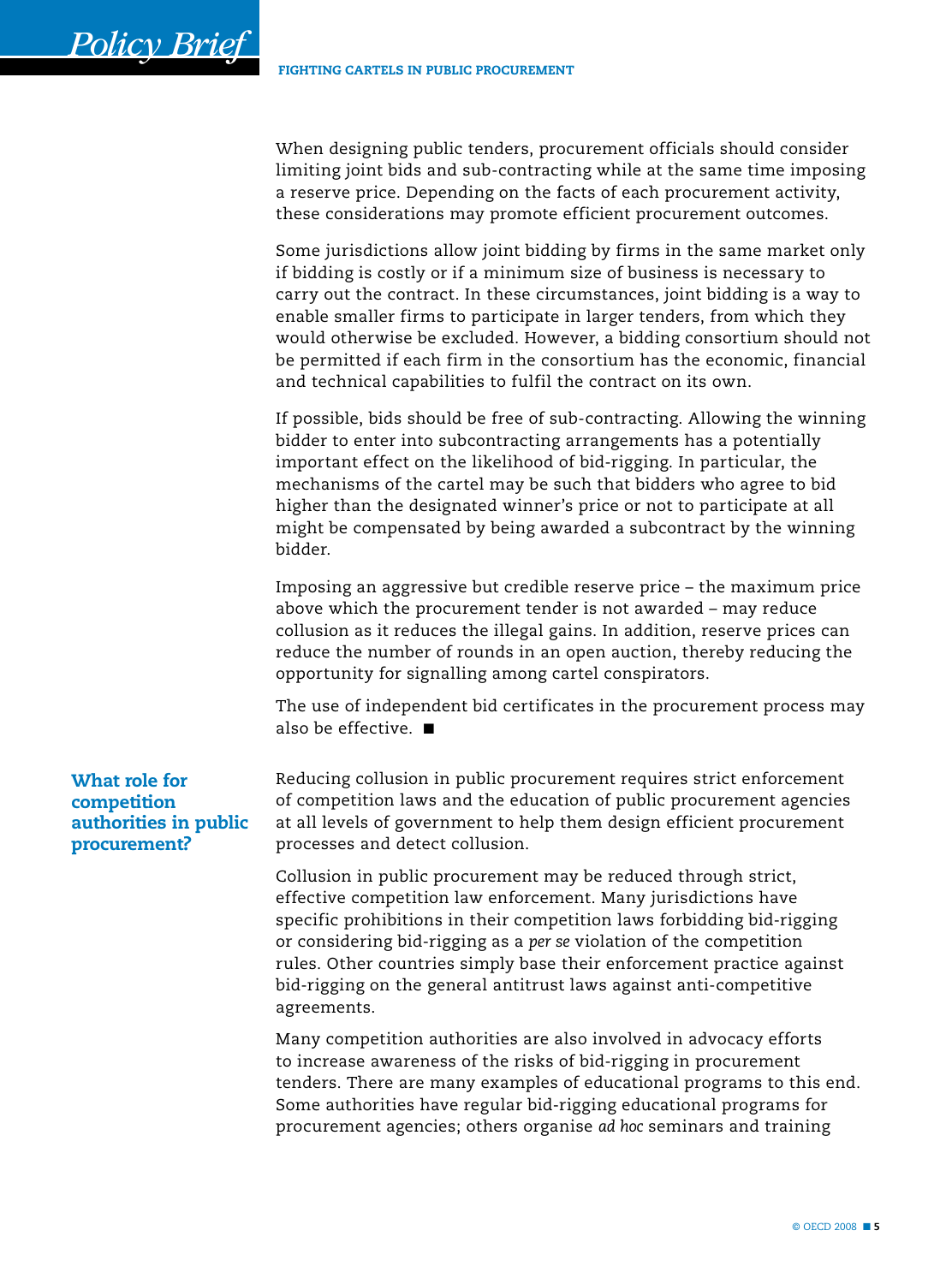courses. This education effort includes documentation describing collusion and bid-rigging, the forms it can take and how to detect it (see Box 1).  $\blacksquare$ 

#### <span id="page-5-0"></span>How to detect collusion during the tender process?

There are a number of signs which can help detect bid-rigging. Competition authorities can help procurement agencies to identify these signs at an early stage of the procurement process, increasing the effectiveness of competition law enforcement.

Various industry or product characteristics have been found to help collusion in a procurement market: concentrated market structure where there are only a few firms in a particular sector; a high level of market transparency so it is easy to see what competitors are doing; high entry barriers making it difficult for new or smaller firms to bid for contracts; limited residual competition, where there are only a handful of potential alternative suppliers; identical or simple products or services; limited buyer power; stable demand and supply conditions; opportunities for repeated interaction between market participants and similar firm characteristics; and active trade associations. While these factors may make it easier to engage in bid-rigging, not all of them need to be present for collusion to be likely.

However, bid-rigging, price fixing, and other collusion can be very difficult to detect; since these activities are unlawful, those involved in such agreements will do their utmost to keep them secret. Suspicions may be aroused by unusual bidding or pricing patterns or something a vendor says or does. A number of countries, such as Canada, Switzerland, Sweden and the US have developed check lists to help procurement agencies to spot instances of possible collusion. These check lists contain indications of potentially collusive conduct, but they are not conclusive.

#### Box 1.

Raising awareness of bid-rigging risks Outreach programmes by competition authorities to help increase awareness of bid-rigging risks have proved extremely useful for a number of reasons:

- they help competition investigators and public procurement officials to develop closer working relationships;
- they help educate procurement officials about what they should look for in order to detect bid-rigging through actual examples of bidding patterns and conduct which may indicate that bid-rigging is occurring;
- • they train procurement officials to collect evidence that can be used to prosecute bid-rigging conduct more effectively;
- they help educate public procurement officials and government investigators about the cost of bid-rigging to the government and ultimately to taxpayers; and, finally,
- they warn procurement officials not to participate in bid-rigging and other illegal conduct which undermines competition in procurement tenders.

Outreach to industries which frequently respond to tenders can also be an effective way of raising awareness.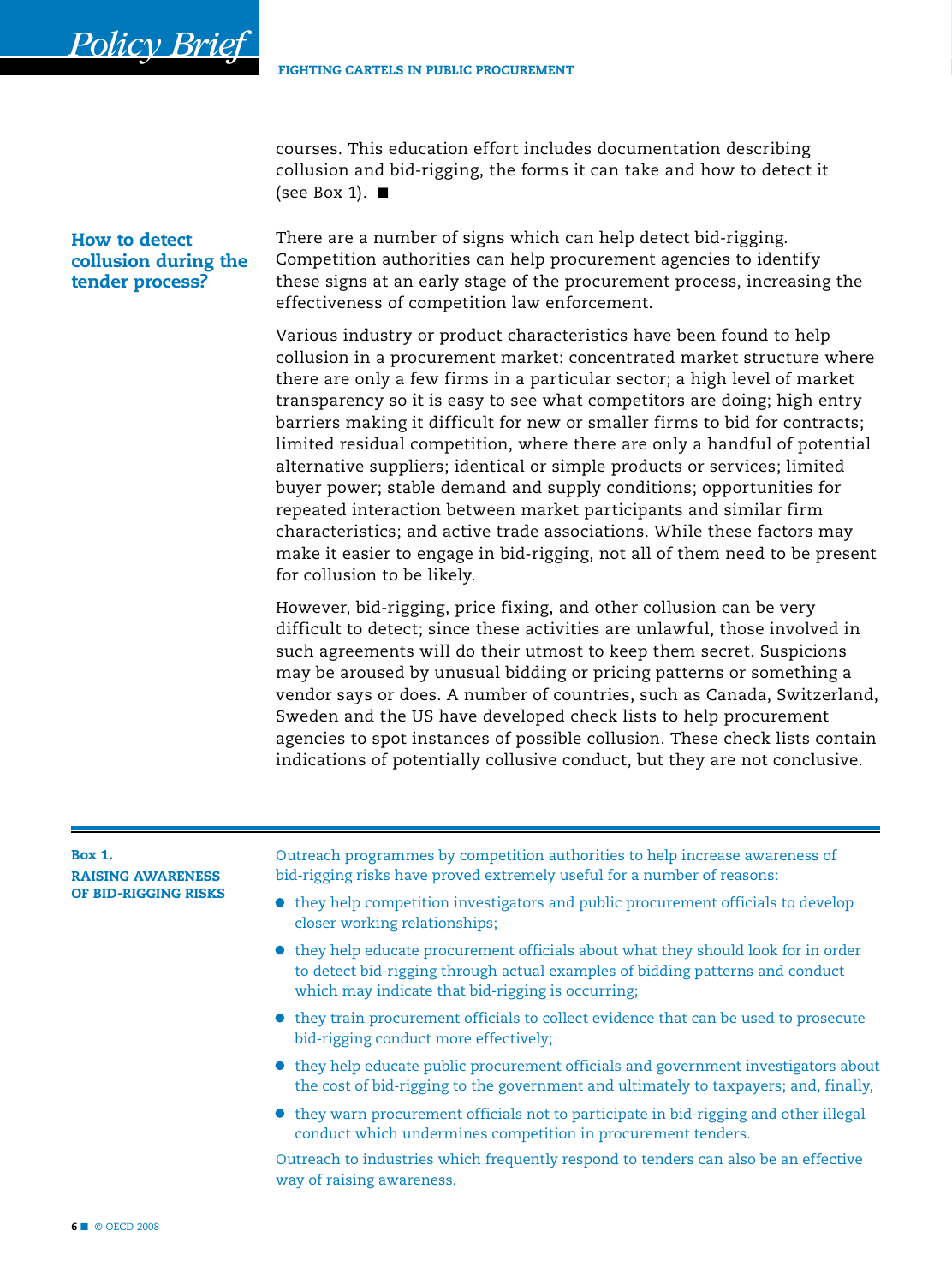For example, the fact that the level of bids is too high compared to the estimate should not be viewed by itself as evidence of collusion as it may simply reflect an incorrect estimate. Thus, these indicators should simply alert agencies that further investigation is required to determine whether collusion exists or whether there are other plausible explanations for the factors in question.

Another way to detect and prevent bid-rigging in public procurement is to monitor bidding activities and to perform quantitative analyses on the bid data. This can help procurement agencies, with the support of competition authorities, to identify up-front those sectors where infringements of antitrust rules are more likely. In order to do so, however, it is crucial to examine the bids that have been submitted in the past to determine if the patterns are consistent with a fully competitive process. Such analyses would allow procurement and competition agencies to maximise their efforts, optimising tender design in those industry sectors which are at risk and allocating law enforcement resources to detect collusion in those sensitive sectors.  $\blacksquare$ 

## For further information

<span id="page-6-0"></span> *Policy Brief*

For more information about this *Policy Brief* and the OECD report on "Public Procurement, The Role of Competition Authorities in Promoting Competition" please contact: Antonio Capobianco, tel.: +33 1 45 24 98 08, e-mail: Antonio.Capobianco@oecd.org.

For more information on the OECD's work on competition policy, please visit: *www.oecd.org/competition* or contact dafcomp.contact@oecd.org